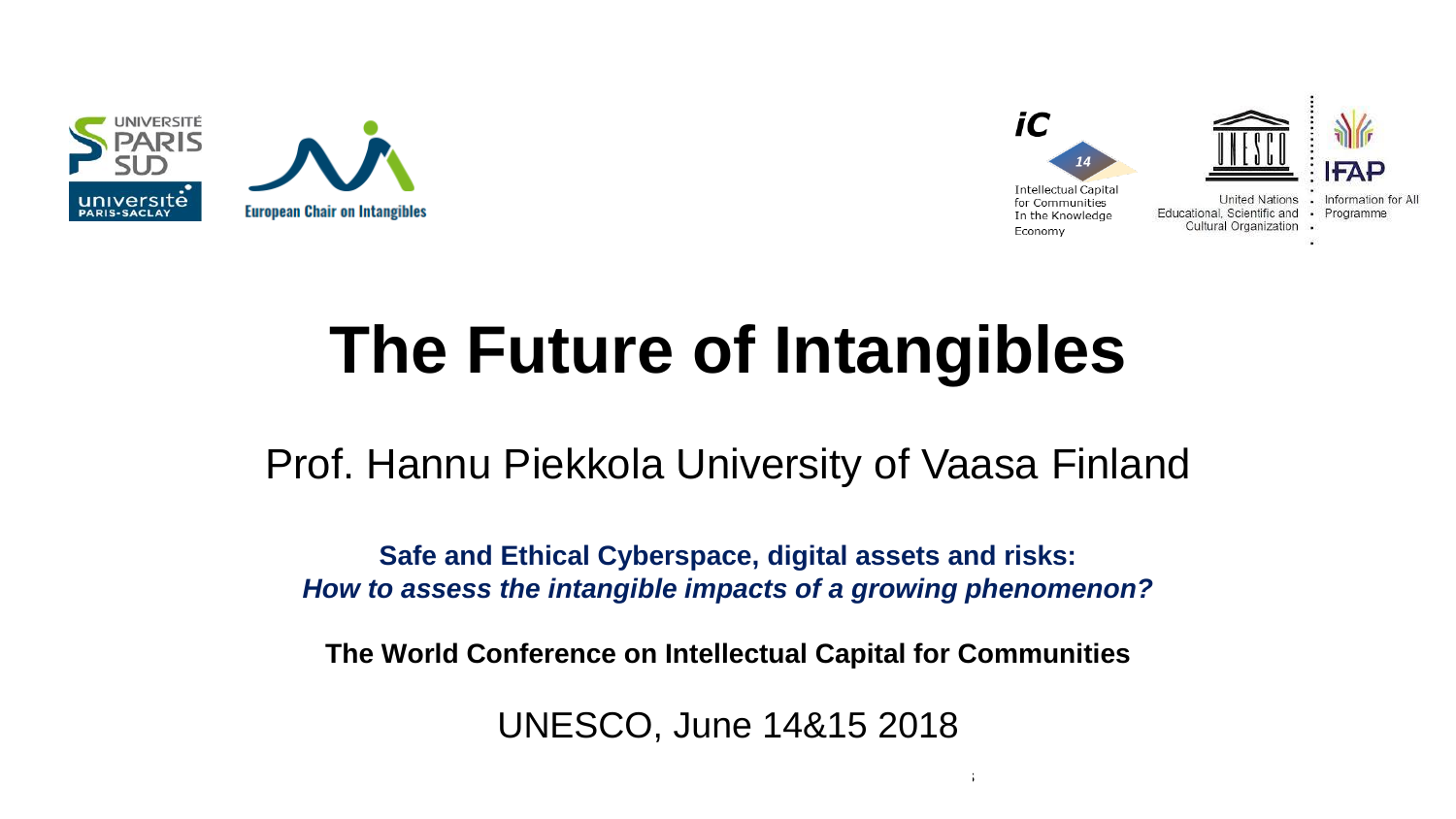2008-2011

#### **The INNODRIVE Consortium:**

University of Vaasa (UNIVAASA), Finland, http://www.uwasa.fi/english/

Centre for European Policy Studies (CEPS), Belgium http://www.ceps.eu/index3.php

Deutsches Institut für Wirtschafsforschung (DIW), Germany http://www.diw.de/deutsch/

> Statistics Norway (STATNO), Norway http://www.ssb.no/english/

National Institute for Economic and Social Research (NIESR), United Kingdom http://www.niesr.ac.uk/

Inštitut za ekonomska raziskovanja (IER), Slovenia http://www.ier.si/

Elinkeinoelämän tutkimuslaitos, (ETLA), Finland http://www.etla.fi/eng/index.php

NÁRODOHOSPODÁRSKÝ ÚSTAV AV CR. (EI), Czech Republic http://www.cerge-ei.cz/default.asp

Libera Università Internazionale degli Studi Sociali Guido Carli (LUISS), Italy http://www.luiss.it/

### **INNODRIVE**

Intangible Capital and Innovations: Drivers of Growth and Location in the EU

> Project Coordinator: Prof. Hannu Piekkola University of Vaasa Department of Economics P.O. Box 700 65101 Vaasa E-Mail: hannu.piekkola@uwasa.fi or mikko.lintamo@uwasa.fi





14th & 15th June 2018 The World Conference on Intellectual Capital for Communities

Funded by the EC under the Socioeconomic Sciences and **Humanities Theme SEVENTE FRAMERA** 

- 14th Edition -

www.innodrive.org March 2008 - February 2011

#### Why intangibles matter?

It is widely recognised that intellectual assets are major determinants of the generation of innovation and thus in the enhancement of growth, employment and competitiveness. However, our knowledge of the contribution of intangibles to economic performance is still incomplete.

While firms undoubtedly are at the centre of innovation and productivity growth, their activities are hard to analyse empirically. Furthermore, at the macro-level the national accounts data on capital formation focus primarily on fixed investment and have only recently attempted to measure investment in intangibles such as software, human capital, artistic creations and the value of intellectual property rights.

#### **What is INNODRIVE?**

The INNODRIVE project aims at reducing our ignorance by providing new data on intangibles and new estimates of the capacity of intangible capital to generate growth.

1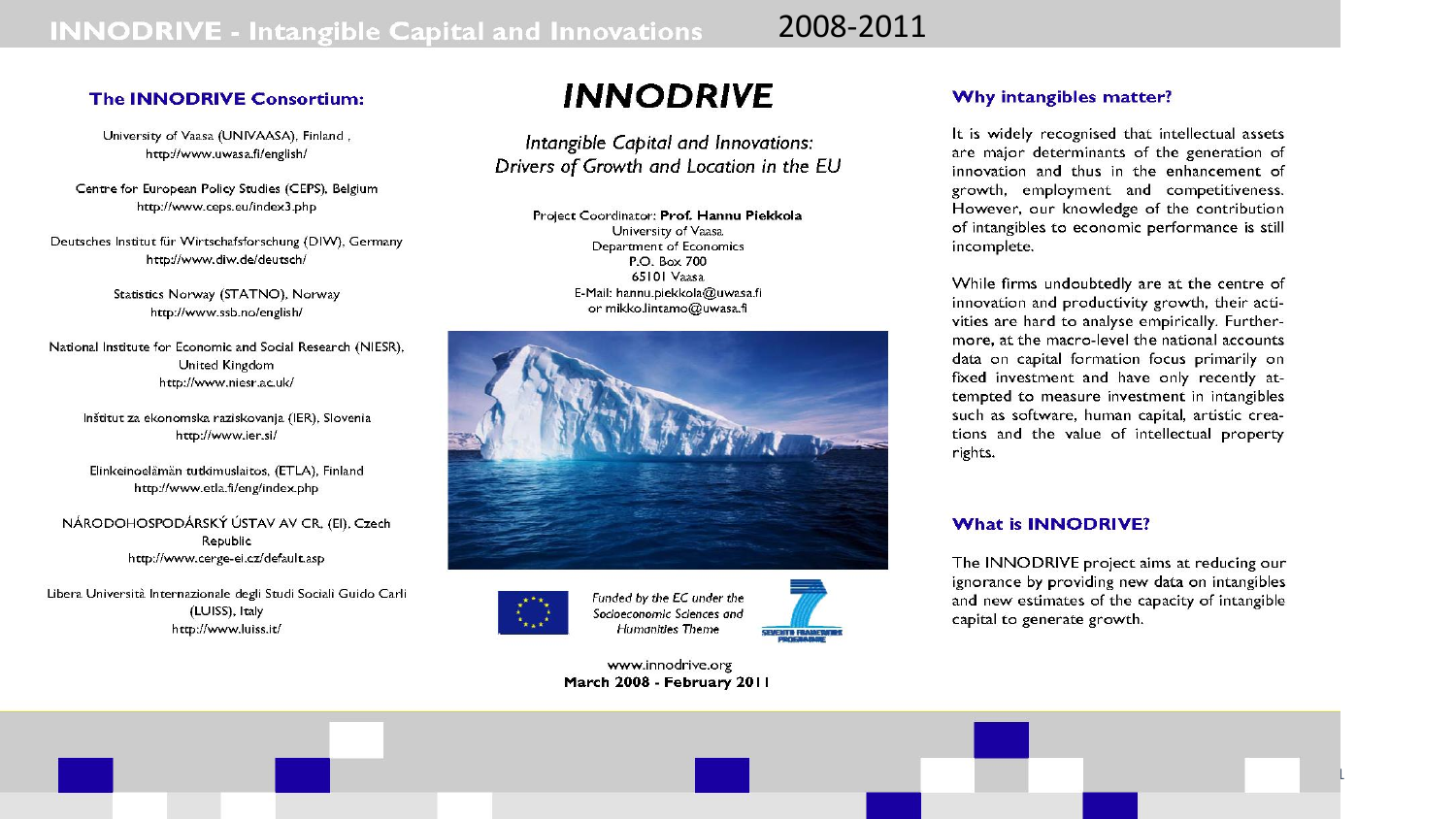

In the Knowledge

Economy

### Functional occupational codes in Employers' wage

data

|              | Confederation of Finnish Employers Occupations 2010 codes   |
|--------------|-------------------------------------------------------------|
| 112          | 011 TOP MANAGEMENT                                          |
| 1211         | 012 CORPORATE MANAGEMENT                                    |
|              | 1223 021 RESEARCH                                           |
| П            | 022 DEVELOPMENT                                             |
| $\mathbf{H}$ | 023 PRODUCTION PROCESS DEVELOPMENT                          |
|              | 031 QUALITY CONTROL                                         |
| 1213,        | 041 IMPLEMENTATION DEVELOPMENT                              |
|              | 132, 214-5 042 IMPLEMENTATION (valmistus ja käyttötehtävät) |
| 216          | 051 CONSTRUCTION DEVELOPMENT 1-2 management, architechts    |
|              | 052 CONSTRUCTION                                            |
|              | 061 TRANSPORT (61)                                          |
|              | 133, 2153, 25 071 COMPUTER                                  |
| $\mathbf{H}$ | 081 MAINTENANCE                                             |
|              | 1221, 243 091 PURCHASES                                     |
|              | 1222 101 MARKETING                                          |
|              | 121, 242 121 ADMINISTRATION                                 |
| 241          | 141 FINANCE ADMINISTRATION UPPER                            |
|              | 142 FINANCE ADMINISTRATION LOWER                            |
| 1212         | 161 PERSONNEL MANAGEMENT                                    |
|              | 9999 UNKNOWN                                                |

+ Skill level expert or above required except computer 071

, see Piekkola, Hannu (2016), 'Intangible Investment and Market Valuation', Review of Income and Wealth, 62 (1), 28-51, 9% of all work +Education field codes such as engineers in services as proxy for R&D work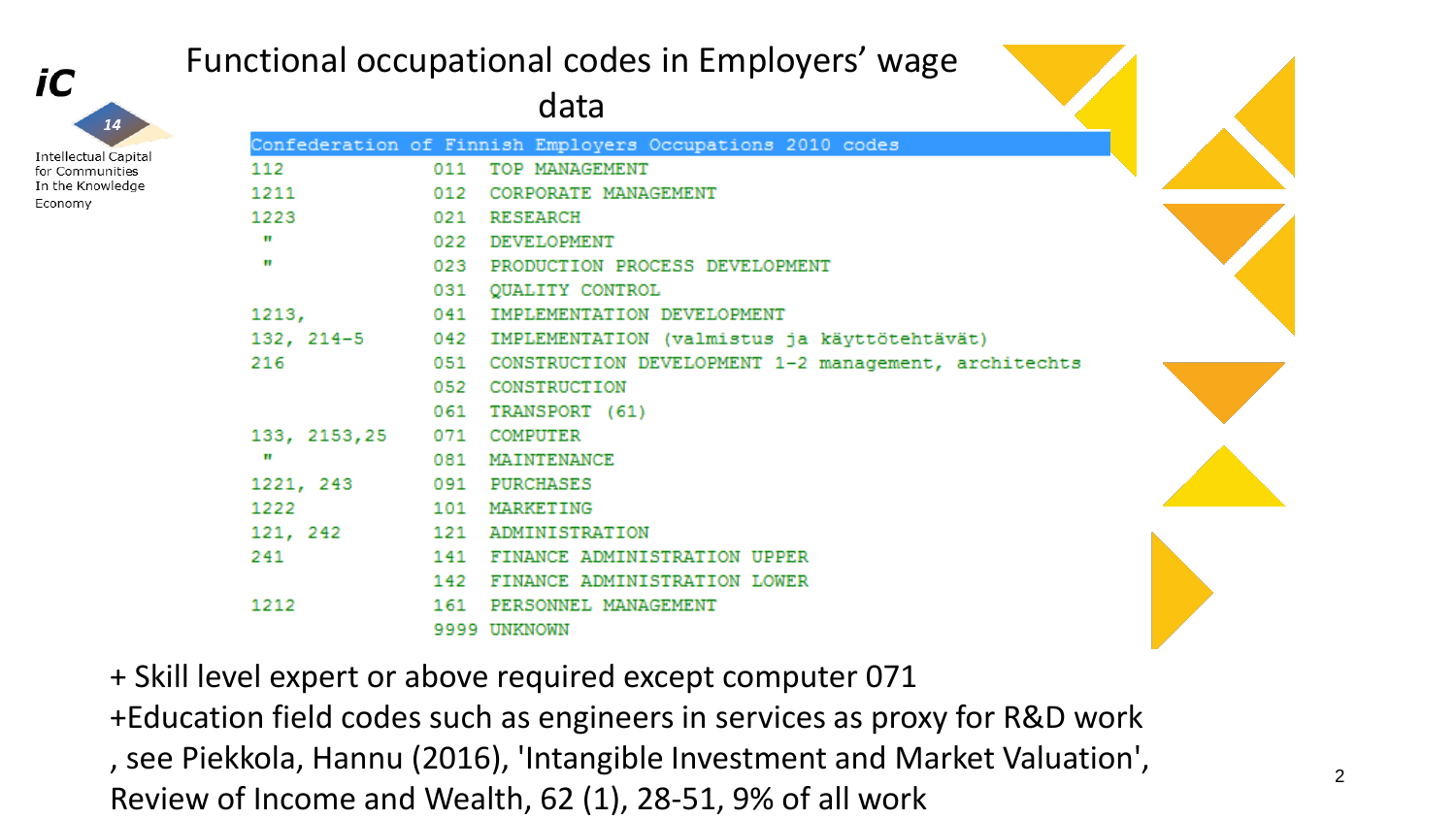

for Communities In the Knowledge

Economy

#### **ISCO08 R&D work 8% of all, with Finnish and Danish data**

**R&D work** Technical and mathematical work professional

R&D managers 1223 (1237)

Science and Engineering Professionals 21 (excluding telecommunication engineering 2153)

Physical and earth science professionals 211 (211), Engineering Professionals 212 (212) Mathematicians, Statisticians, Life-science professionals 213 (212), 214 (212), Electrical, Electronics Engineering 2151, 2152 (212), Architects, Planner 216 (212)

Health professionals 22

Medical doctors 221 (222), Nursing and Midwifery Professionals 222 (223), Other Health Professionals 226 (223), 22 (isco3 not available)

Science and Engineering Associate Professionals 31

Physical and Engineering Science Technicians 311 (311), Life Science Technicians and Related Associate Professionals 314 (321)

OC work reclassified as R&D work if education field code is not Social Sciences and Business and isco3 in **1,12,13,23,24,34**

**R&D work reclassified as ICT work if Isced2011 computing and 1,12,13,23,24,34**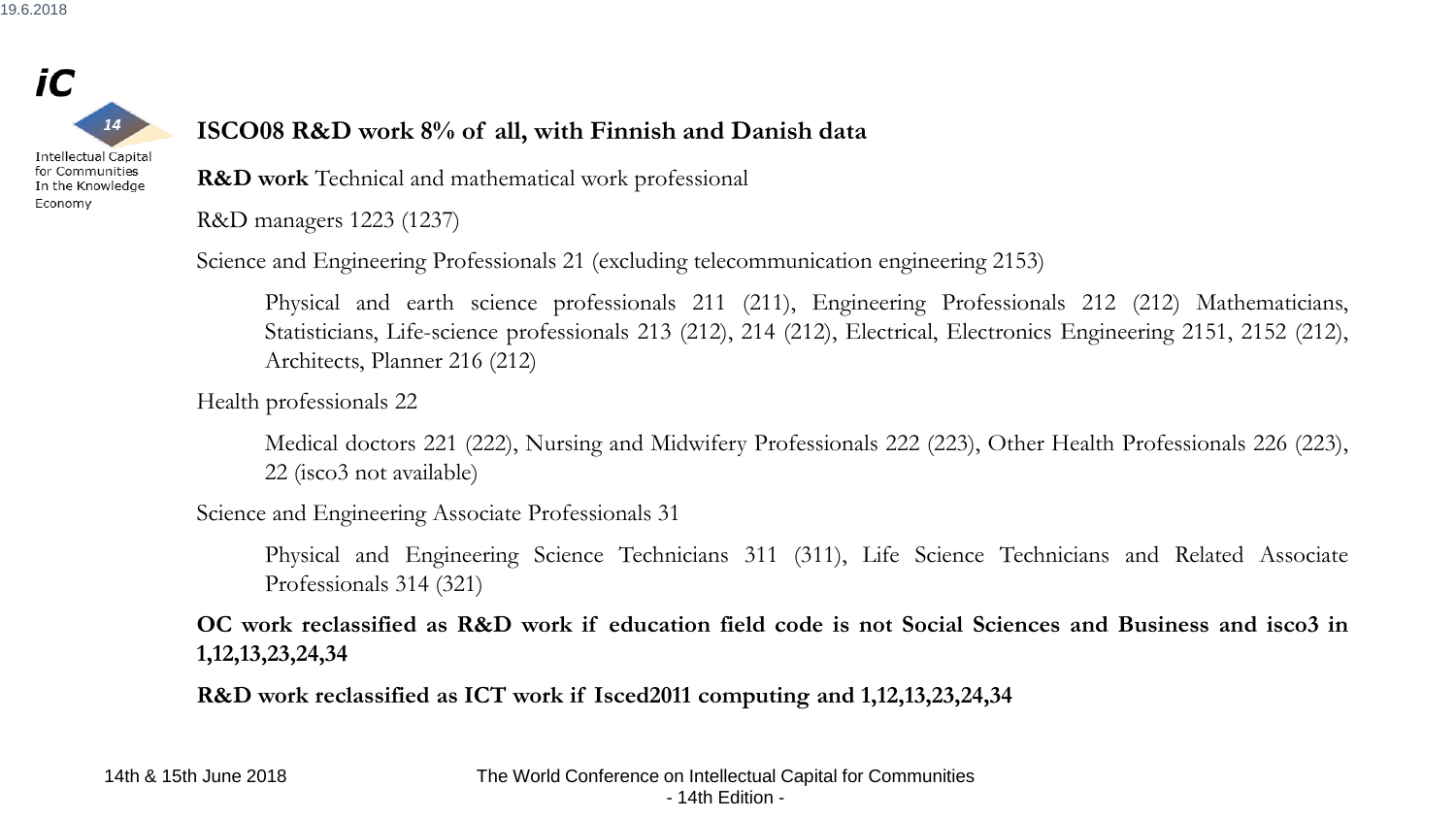

## **Firm-level innovation and competitiveness**

INNODRIVE 2008-2011 MICRO APPROACH

Linked employer-employee data Finland, Norway, the UK, Germany,m Czech Republic, Slovenia

Figure 1. Occupational shares of IC work

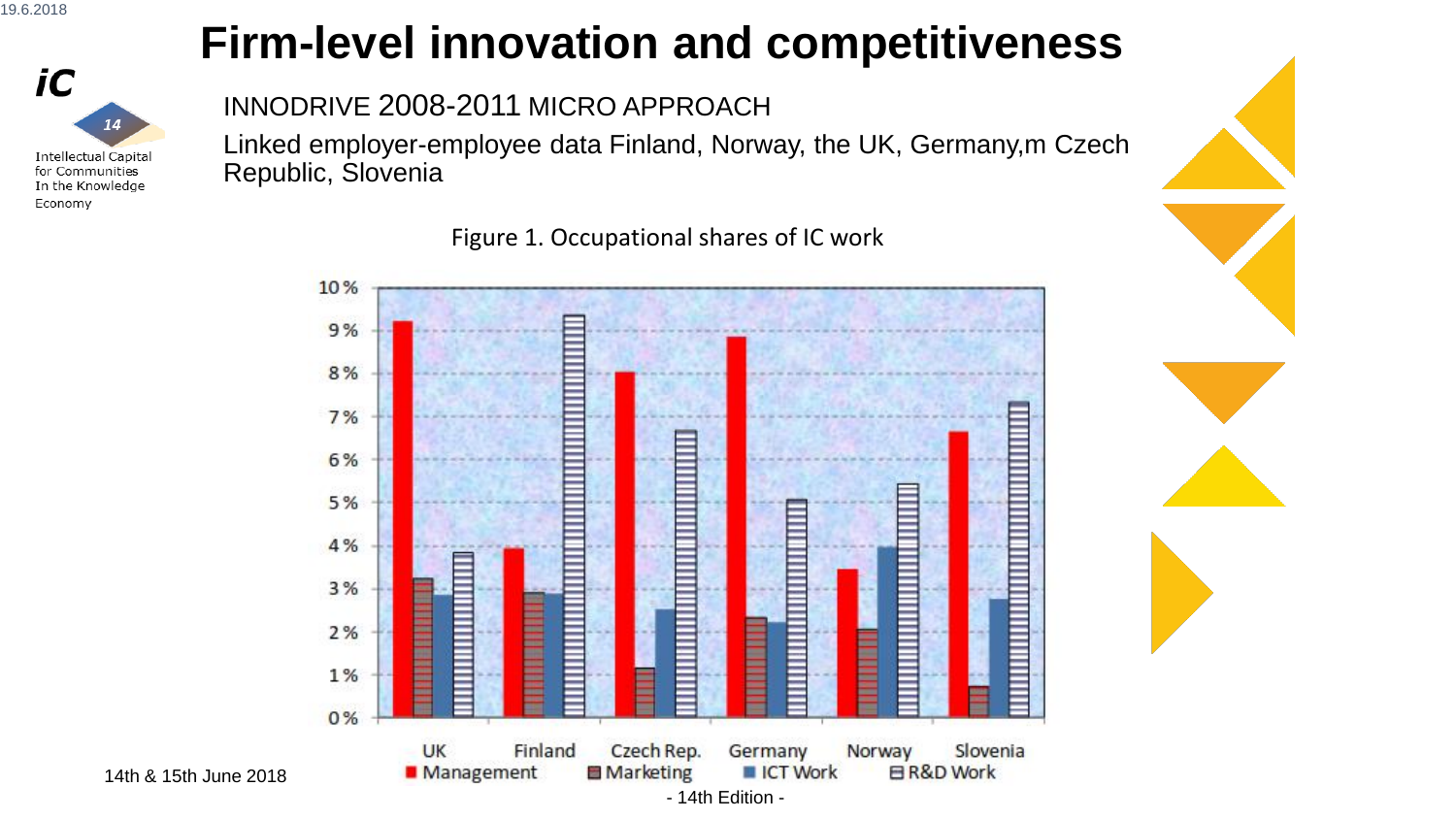

Intangibles (ICs) from labour input IC=OC, R&D, ICT,

OC: Organisational workers such as management (incl. owners) and marketing employees

R&D: personnel defined by technicians, engineers, and similar

ICT: personnel defined by information and communication experts

> **Table 1. Multiplier for use of intermediates and capital services for one unit of labor in intangible investment and depreciation, INNODRIVE methodology**

| 0.70 | 1.1  | 0.35                                                         |
|------|------|--------------------------------------------------------------|
|      |      |                                                              |
| 0.33 | 0.15 | $0.20 - 25$                                                  |
|      |      | The World Conference on Intellectual Capital for Communities |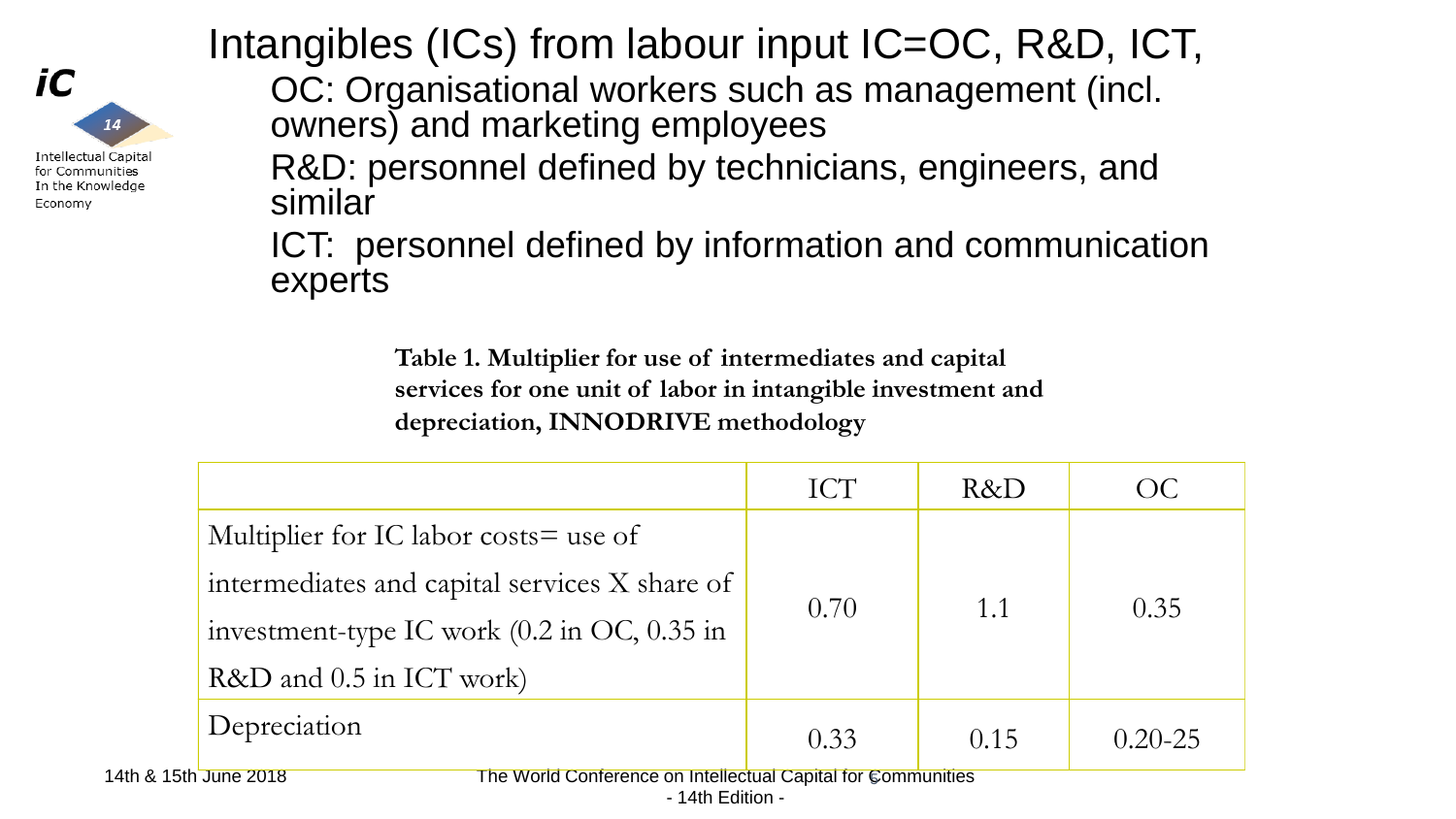

## **Broad and survey ICs, Finland 1995-2013\***

- 1. Statistics Finland remote access:
	- 1. Employee and firm data, trade data, legal form data 1995- 2013
	- 2. R&D survey every year, survey CIS every second-year 1996-2014
		- 1. CIS survey 36000 obs when new process and new product innovations are asked for past two years.
- 2. Broad R&D, ICT, OC from register-based data, using occupations (ISCO-08) following EU FP7 Innodrive 2008-2011 methodology
	- Internal R&D, but external R&D from formal R&D (R&D survey)
	- ICT services in deployment phase: (i) general knowledge, (ii) those interacting with R&D activity (used here)
	- Organisational (OC management of marketing) in reallocation of resources (instrument for use of other IC in innovations)

with Jaana Rahko **The World Conference on Intellectual Conference on Intellectual Capital For Communities and Intellectual Capital for Communities and Intellectual for Communities and Intellectual for Communities and Intel** \*Based on "Schumpeterian growth using a broad set of intangibles to enhance innovations" presented in DRUID18,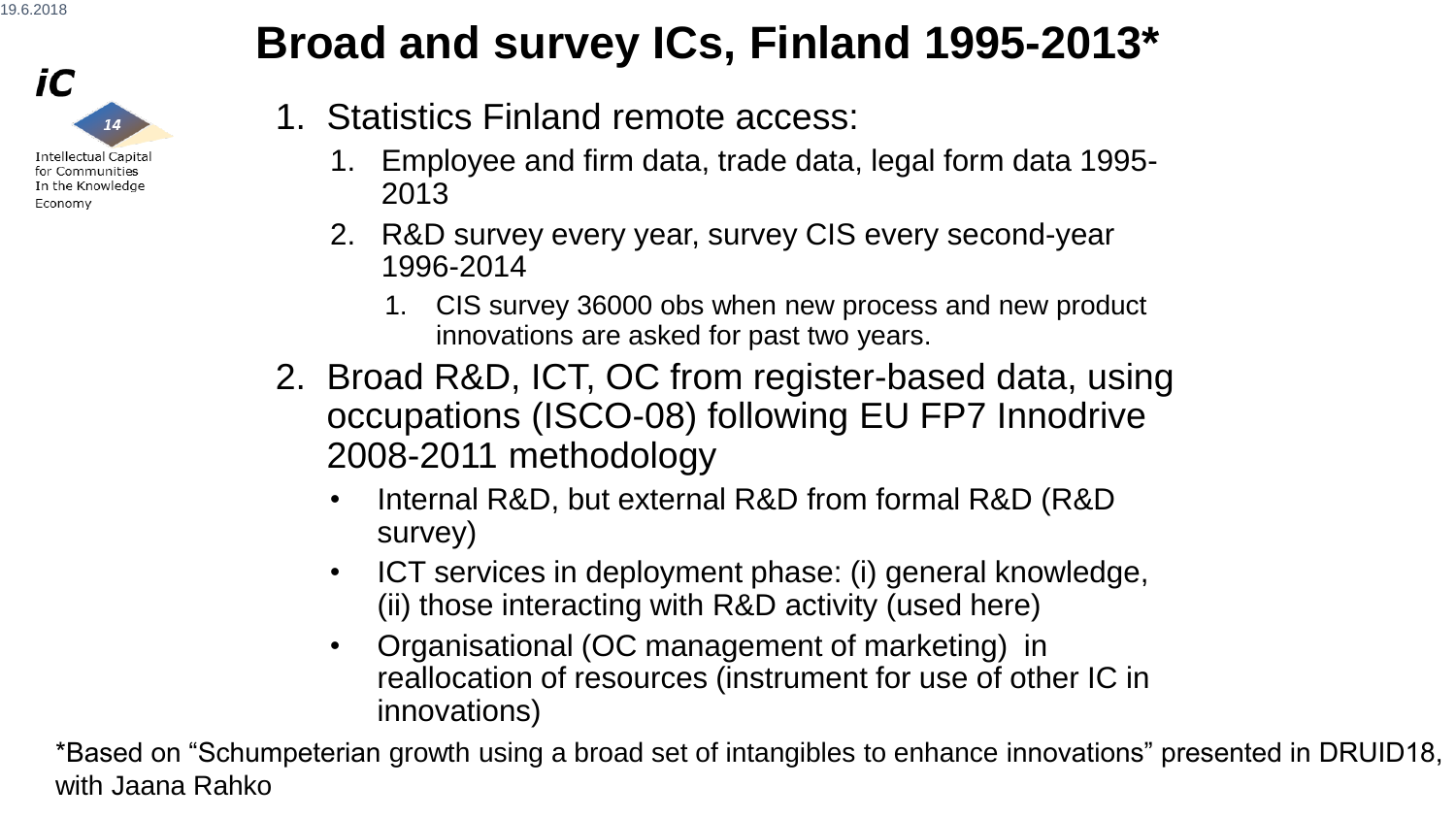

#### **Figure 1. R&D, OC and ICT investment per employment in Finland 1995-2012, thousand 2010€**



Note: Formal R&D is reported in 31% of the CIS survey firms, while broad R&D (occupational R&D + external formal R&D) has coverage of 85%.

14th & 15th June 2018 The World Conference on Intellectual Capital for Communities

- 14th Edition -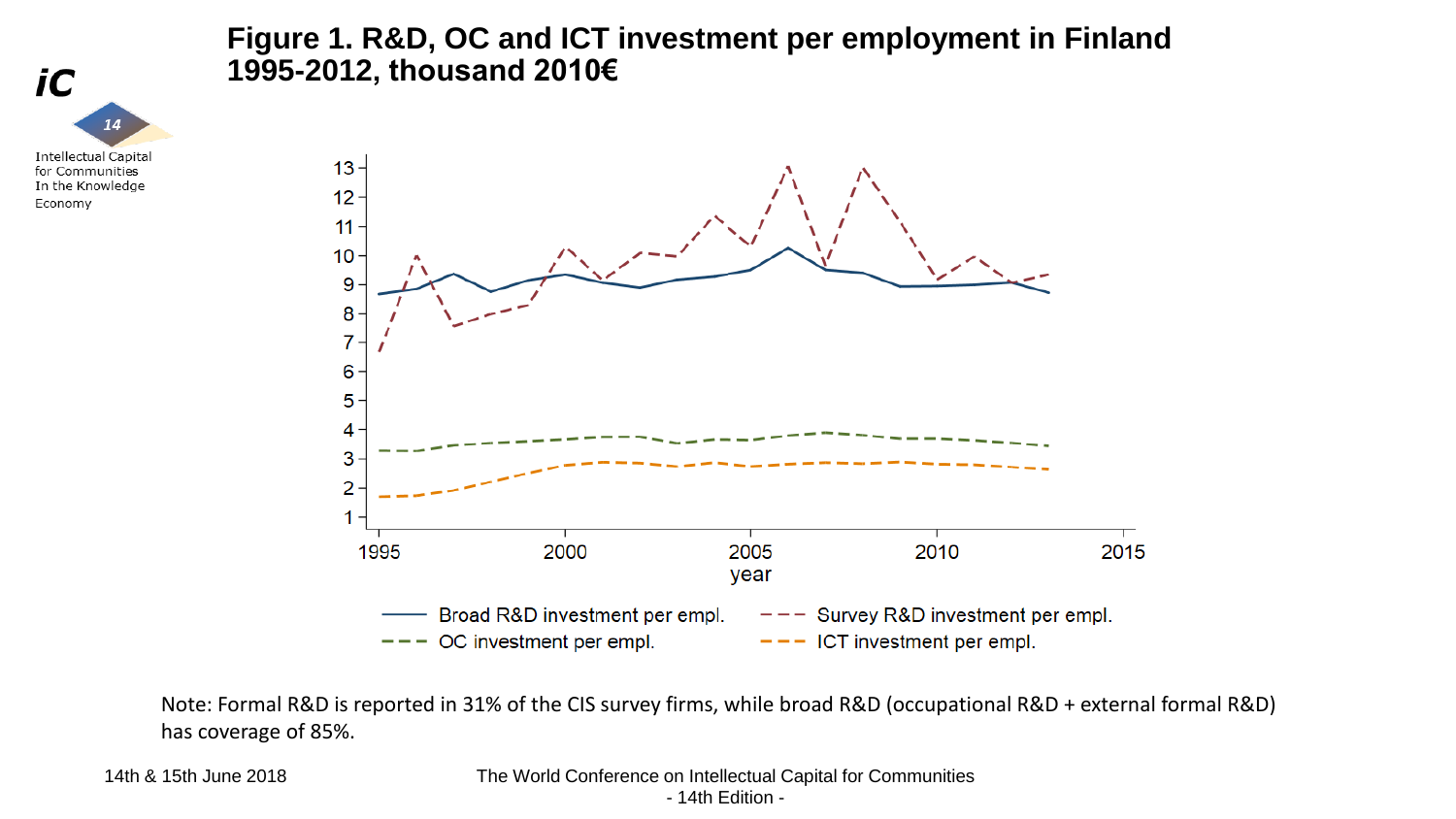

# **Productivity using CDM-model**

- A CDM model (Crépon et al. 1998) three steps:
- Step 1 Heckman method for missing survey R&D: trade variables, legal form, firm age identifying positive R&D. Results: R&D intensity depends on tangibles, OC, market share, profits (negatively), firm size and firm age
- Step 2 R&D and other controls explain probability of process and product innovations

Probit estimation with R&D instrumented by OC, K, trade vars, legal form, sample bias correction from step 1

• Step 3 Production function and profitability estimation augmented with process and product innovations instrumented by lagged predicted process and product innovations from step 2, see Wooldridge (2010p. 937- 945)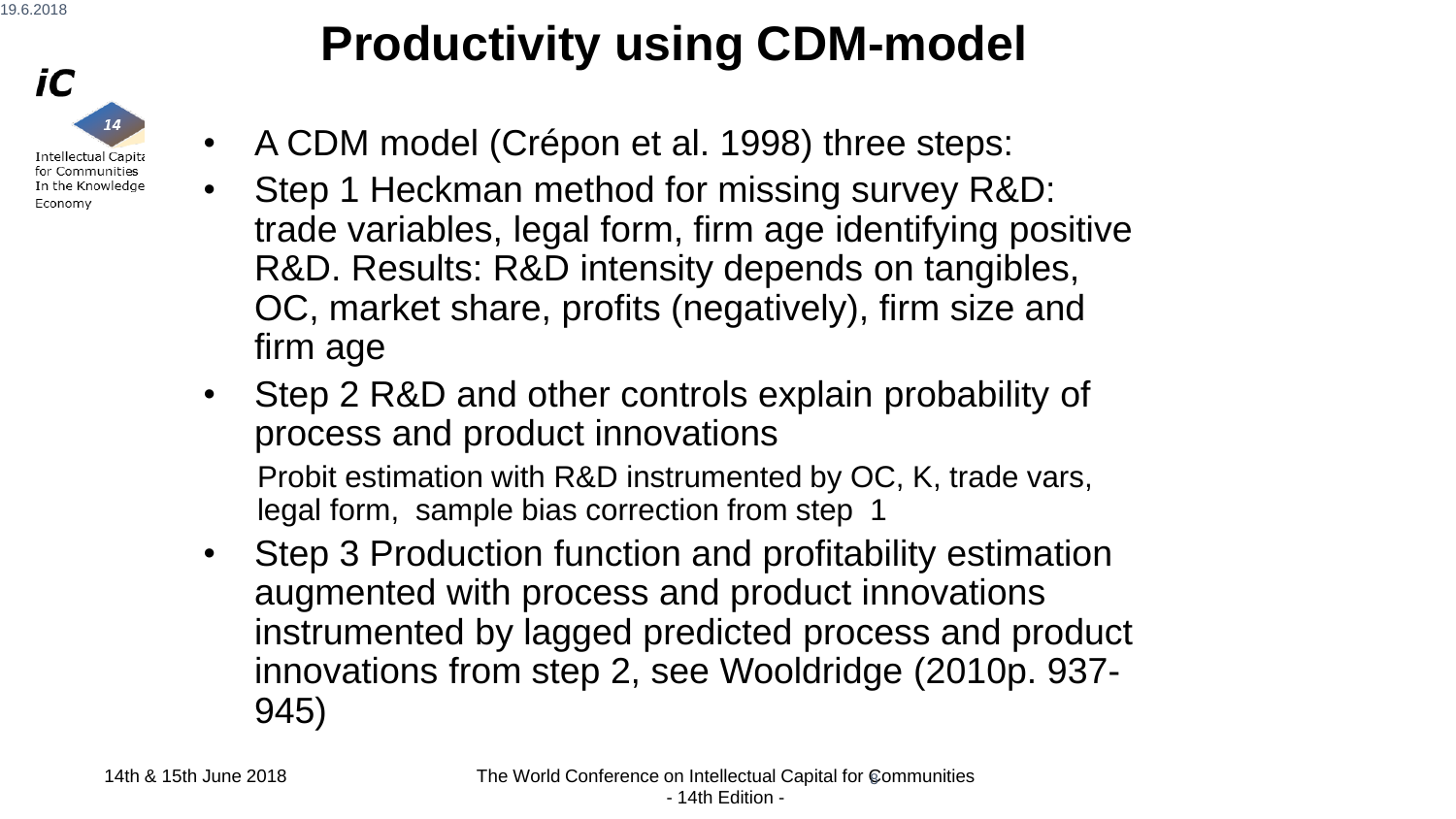

# **CDM-model expected results**

- Process and product innovations increase productivity, Griffith et al. (2006 Oxford Review EP) 1998-2000:
	- France, not in Germany
	- Spain and UK: only product innovations
	- Italy: only in SMEs (Hall et al. 2009) 1995-2003
- Refined Schumpeterian view à la Aghion et al. (2014): U-shape pattern for competition (retained earnings) and innovations
	- Low profit corner with competitive firms producing new innovations (laggards have reached the innovation level of the leader)
	- High profit corner where a leading firm in innovations, competitors far behind.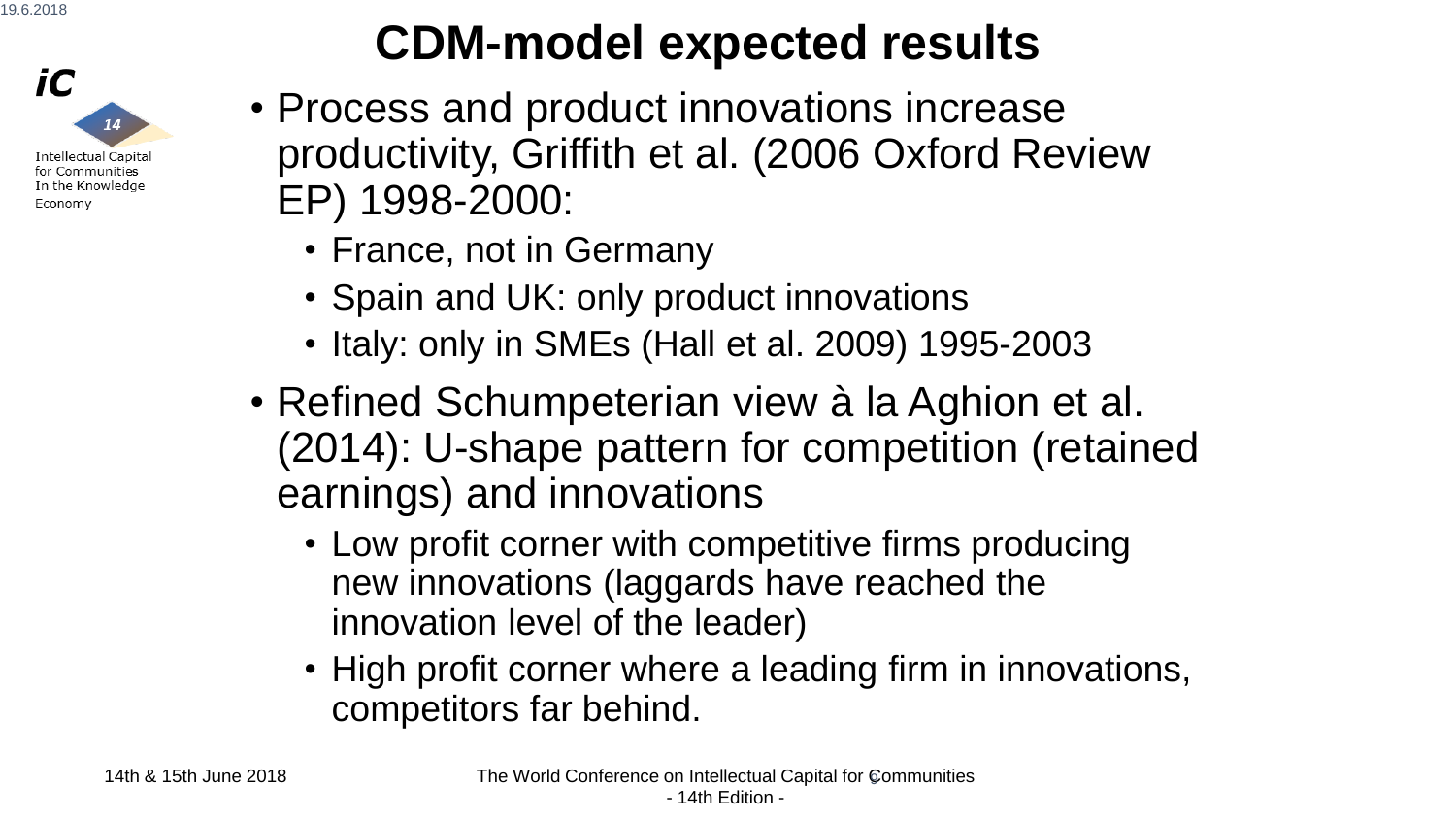### **Schumpeterian growth and broad set of intangibles (IC) main results for Finland**

**Intellectual Capital** for Communities In the Knowledge Economy

 $14$ 

iC

### **Organizational capital (OC), ICT and broad R&D in private sector firms in 1995-2013**

- The returns of other technical innovation activities that are not formally R&D according to the Frascati definition by OECD can create a considerable share of the value added
	- Survey R&D from CIS survey deviant especially in analyzing services (70% of economy) and small firms
- Process innovations have a strong effect on productivity
- With broad R&D results extend to product innovations, SMEs and services with knowledge intensive business industries
- Traditional Schumpeterian growth requires market power for innovations to increase profits: here in general and in manufacturing: also an inverted U-shape pattern between retained earnings and innovations, new insights by Aghion et al. are different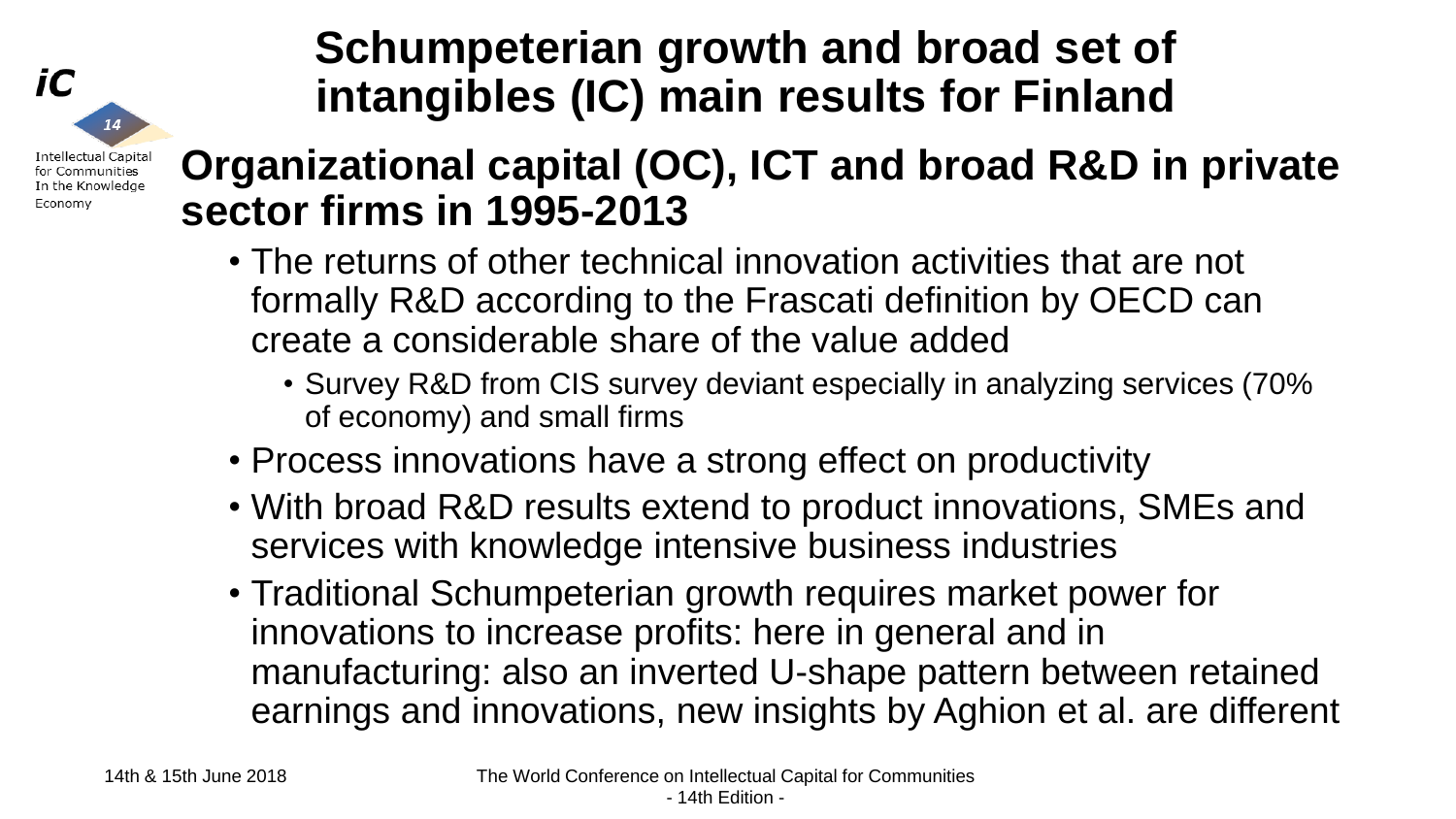

Broad R&D preferred proxy for R&D especially for SMEs and services where surveys are not representative

- Survey R&D more sensitive to the choice of instruments (a lot of missing observations)
- Overlap of R&D and ICT avoided when based on innovative work from register-data

Organizational capital (management and marketing) allocates the resources to build up ICT and R&D.

ICT augments R&D here in process innovations

Traditional Schumpeterian framework explains market power effects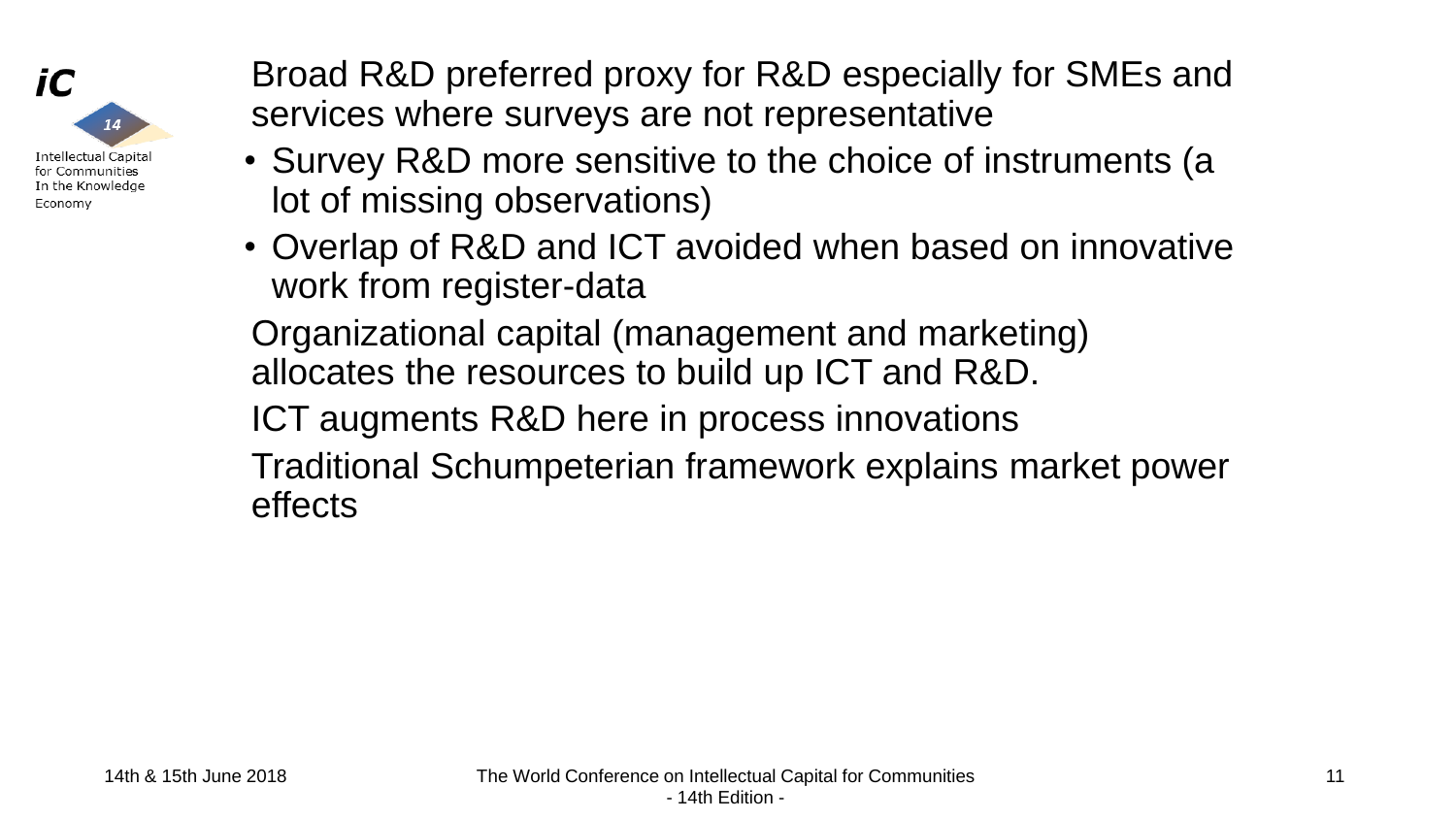

Economy

### **GLOBALINTO Capturing the value of intangible assets in micro data to promote the EU's growth**

Proposal EU Horizon 2020 Horizon2020-SC-Transformations-14-2018 March 2018

#### New measures of intangible assets at the firm level in co-operation with statistical offices

- Filling an important gap in measurement which has restricted statistical production, micro-based analysis and evidence-based policymaking.
- Analyse the various potential explanations of the productivity puzzle, both at micro and macro levels

| Participant No <sup>*</sup> | <b>Participant organisation name</b>         | Country       |
|-----------------------------|----------------------------------------------|---------------|
| 1 (Coordinator)             | Vaasan yliopisto (University of Vaasa)       | Finland       |
| $\overline{2}$              | Aarhus Universitet (Aarhus University)       | Denmark       |
| 3                           | Universität Hamburg (University of           | Germany       |
|                             | Hamburg)                                     |               |
| $\overline{4}$              | Univerza V Ljubljani (University of Slovenia |               |
|                             | Ljubljana                                    |               |
| 5                           | Université Paris Sud (University of          | <b>France</b> |
|                             | Paris-Sud)                                   |               |
| 6                           | National Technical University of Athens      | Greece        |
| $\overline{7}$              | University of Manchester                     | The UK        |
| 8                           | Statistisk Sentralburaa<br>(Statistics)      | Norway        |
|                             | Norway)                                      |               |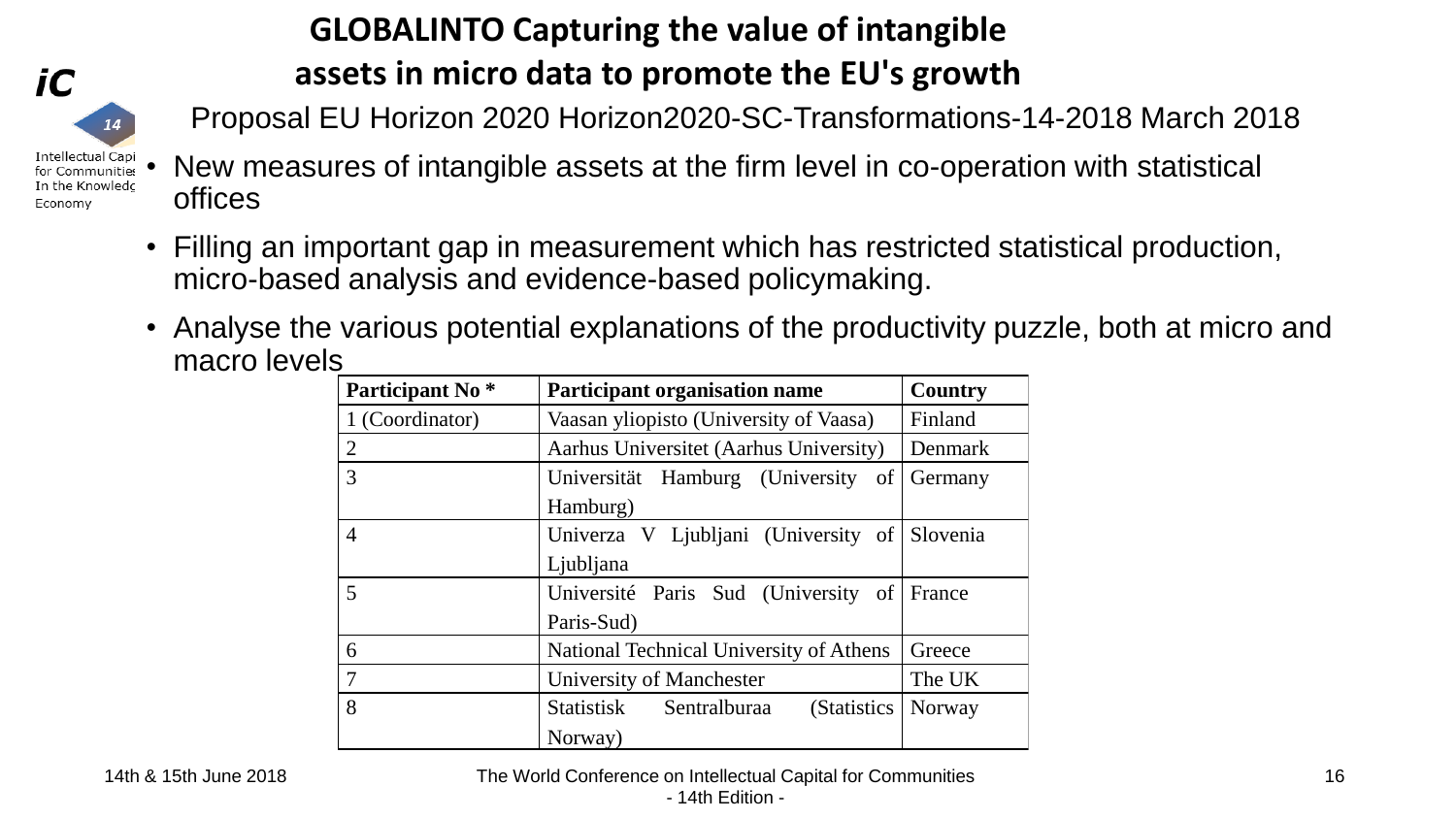

| Challenge and/or scope                                                                                 | How the challenge is addressed                                              |
|--------------------------------------------------------------------------------------------------------|-----------------------------------------------------------------------------|
| Data provision and its take up in the $ GLOBALINTO$ will co-operate                                    |                                                                             |
| official statistical systems in Europe                                                                 | closely with NSIs in building broader                                       |
|                                                                                                        | measures of ICs.                                                            |
|                                                                                                        | "Productivity puzzle" is key issue and GLOBALINTO will fill a key gap       |
|                                                                                                        | will become more problematic with related to broader measurement of         |
|                                                                                                        | far-reaching demographic changes intangible assets (in addition to R&D)     |
| and globalization.                                                                                     | at the firm level, in order to identify                                     |
|                                                                                                        | new sources of <b>capital deepening</b> ,                                   |
| Boosting economic growth requires GLOBALINTO will                                                      | the<br>assess                                                               |
|                                                                                                        | concerted actions to simultaneously importance of knowledge spillovers      |
| stimulate supply and demand side in explaining the productivity puzzle.                                |                                                                             |
| economic policies.                                                                                     |                                                                             |
|                                                                                                        |                                                                             |
| Barriers for low entry and weak                                                                        | We can fully identify and analyse the                                       |
| dynamism (finance, skills, knowledge                                                                   | entry barriers for SMEs that<br>are                                         |
| diffusion, scaling-up) in European                                                                     | substantially<br>different<br>in                                            |
| SMEs and start-ups.                                                                                    | manufacturing and services.                                                 |
|                                                                                                        | Understanding whether the growth Such policies include tax incentives or    |
| stagnation of the past decade is truly financial                                                       | support for<br>specific                                                     |
|                                                                                                        | "secular" or not, and analyse the kind intangibles, a new accounting system |
| of fiscal and monetary policy tools                                                                    | where IA can be valued as collateral                                        |
|                                                                                                        | business confidence improving<br><sub>or</sub>                              |
|                                                                                                        | (monetary) policies.                                                        |
| The role of public sector intangibles $\begin{bmatrix} \text{GLOBALINTO} \\ \text{will} \end{bmatrix}$ | examine                                                                     |
|                                                                                                        | (culture, education, skills) in the interactions of market and public       |
| growth-productivity relationship                                                                       | in sector intangibles and public<br>institutions that are relevant in       |
| Europe                                                                                                 | innovation policy.                                                          |
|                                                                                                        |                                                                             |

17